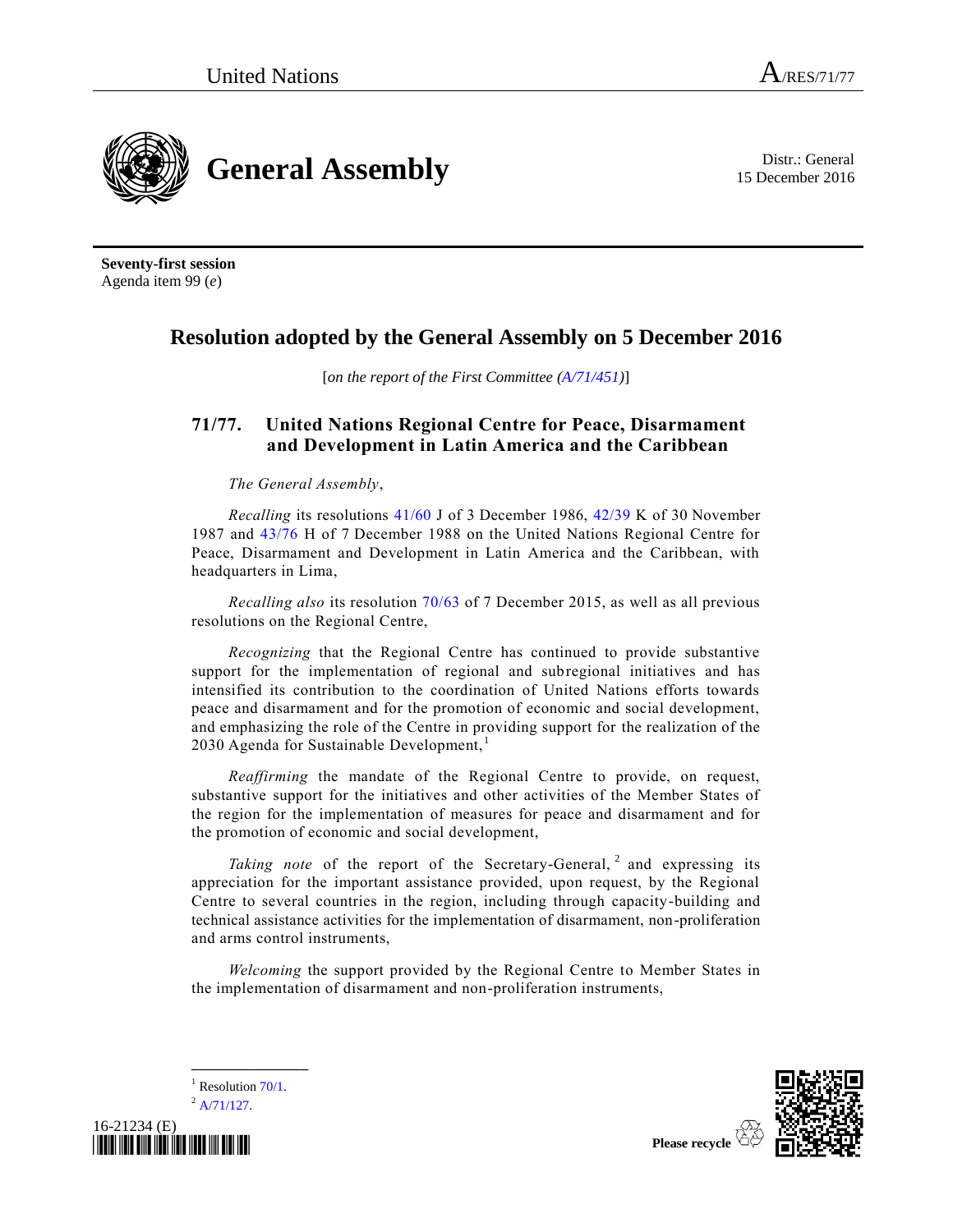*Emphasizing* the need for the Regional Centre to develop and strengthen its activities and programmes in a comprehensive and balanced manner, in accordance with its mandate and in line with the requests for assistance by Member States,

*Welcoming* the ongoing support provided by the Regional Centre to Member States in the implementation of the Programme of Action to Prevent, Combat and Eradicate the Illicit Trade in Small Arms and Light Weapons in All Its Aspects,<sup>3</sup>

<span id="page-1-0"></span>*Welcoming also* the assistance provided by the Regional Centre to some States, upon request, in the management and securing of national weapons stockpiles and in the identification and destruction of surplus, obsolete or seized weapons and ammunition, as declared by competent national authorities, in particular the establishment of a regional training centre in Port of Spain to manage weapons stockpiles,

*Welcoming further* the initiative of the Regional Centre to continue to conduct activities in line with efforts to promote the equitable representation of women in all decision-making processes with regard to matters related to disarmament, non-proliferation and arms control, as encouraged in its resolutions [65/69](http://undocs.org/A/RES/65/69) of 8 December 2010, [67/48](http://undocs.org/A/RES/67/48) of 3 December 2012, [68/33](http://undocs.org/A/RES/68/33) of 5 December 2013 and [69/61](http://undocs.org/A/RES/69/61) of 2 December 2014,

*Recalling* the report of the Group of Governmental Experts on the relationship between disarmament and development,<sup>4</sup> referred to in General Assembly resolution [59/78](http://undocs.org/A/RES/59/78) of 3 December 2004, which is of utmost interest with regard to the role that the Regional Centre plays in promoting the issue in the region in pursuit of its mandate to promote economic and social development related to peace and disarmament,

*Noting* that security, disarmament and development issues have always been recognized as significant topics in Latin America and the Caribbean, the first inhabited region in the world to be declared a nuclear-weapon-free zone,

*Emphasizing* the importance of maintaining the support provided by the Regional Centre for strengthening the nuclear-weapon-free zone established by the Treaty for the Prohibition of Nuclear Weapons in Latin America and the Caribbean (Treaty of Tlatelolco),<sup>5</sup> as well as its efforts in promoting peace and disarmament education,

*Bearing in mind* the important role of the Regional Centre in promoting confidence-building measures, arms control and limitation, disarmament and development at the regional level,

*Recognizing* the importance of information, research, education and training for peace, disarmament and development in order to achieve understanding and cooperation among States,

*Welcoming*, during 2017, the thirtieth anniversary of the United Nations regional centres for peace and disarmament and the activities to promote their important role in providing support for the initiatives and programmes requested by

**\_\_\_\_\_\_\_\_\_\_\_\_\_\_\_**

<sup>3</sup> *Report of the United Nations Conference on the Illicit Trade in Small Arms and Light Weapons in All Its Aspects, New York, 9–20 July 2001* [\(A/CONF.192/15\)](http://undocs.org/A/CONF.192/15), chap. IV, para. 24.

 $4$  See A/59/119.

<sup>5</sup> United Nations, *Treaty Series*, vol. 634, No. 9068.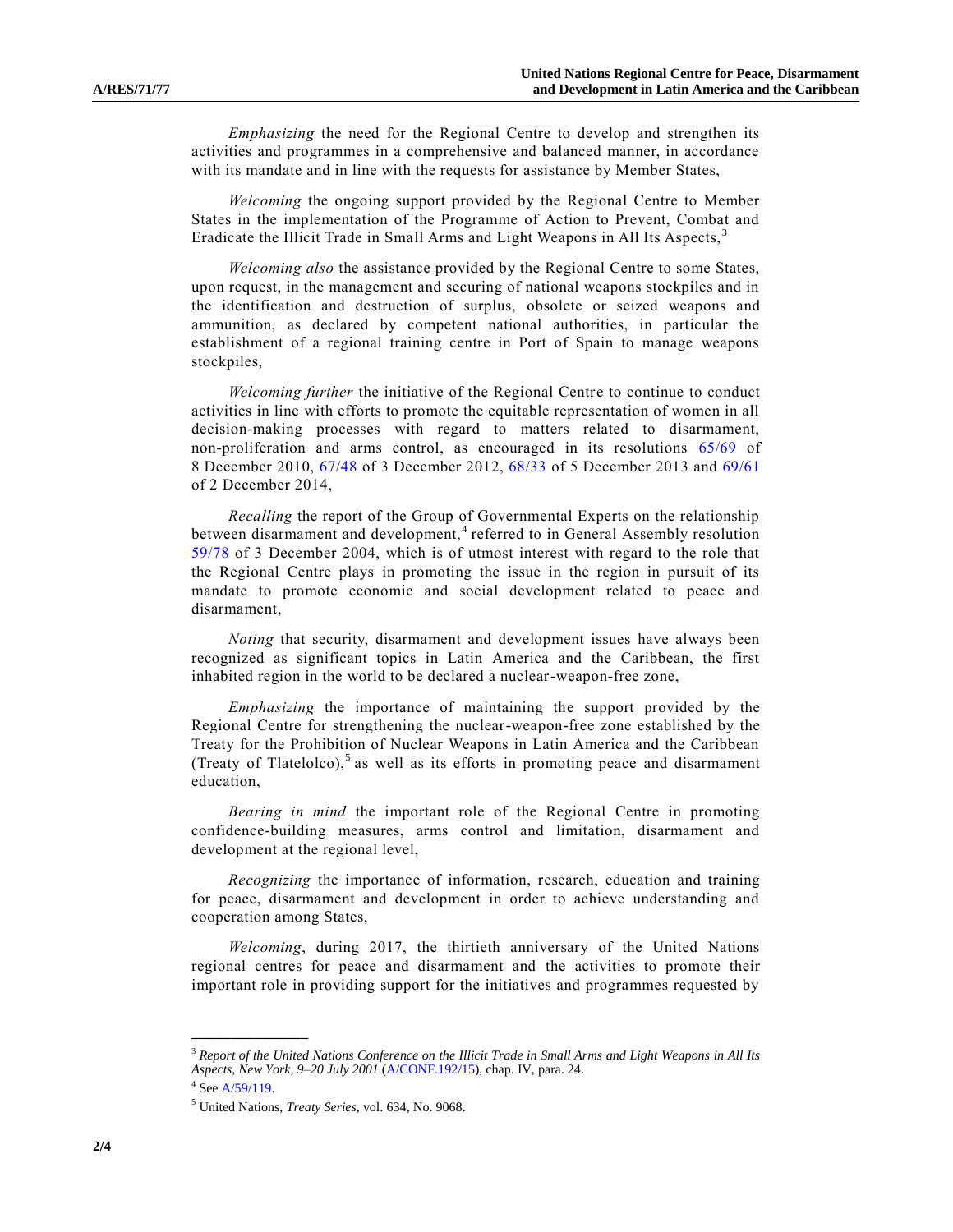the Member States for the implementation of measures for peace and disarmament and for the promotion of economic and social development,

1. *Reiterates its strong support* for the role of the United Nations Regional Centre for Peace, Disarmament and Development in Latin America and the Caribbean in the promotion of activities of the United Nations at the regional and subregional levels to strengthen peace, disarmament, stability, security and development among its Member States;

2. *Welcomes* the activities carried out in the past year by the Regional Centre, and requests the Centre to continue to take into account the proposals to be submitted by the countries of the region for the implementation of the mandate of the Centre in the areas of peace, disarmament and development and for the promotion of, inter alia, nuclear disarmament, the prevention, combating and eradication of the illicit trade in small arms and light weapons, ammunition and explosives, confidence-building measures, arms control and limitation, transparency, and the reduction and prevention of armed violence at the regional and subregional levels;

3. *Expresses its appreciation* for the political support provided by Member States, as well as for the financial contributions made by Member States, international governmental and non-governmental organizations and foundations, to strengthen the Regional Centre, its programme of activities and the implementation thereof, and encourages them to continue to make and to increase voluntary contributions;

4. *Invites* all States of the region to continue to take part in the activities of the Regional Centre, proposing items for inclusion in its programme of activities and maximizing the potential of the Centre to meet the current challenges facing the international community with a view to fulfilling the aims of the Charter of the United Nations in the areas of peace, disarmament and development;

5. *Recognizes* that the Regional Centre has an important role in the promotion and development of regional and subregional initiatives agreed upon by the countries of Latin America and the Caribbean in the field of weapons of mass destruction, in particular nuclear weapons, and conventional arms, including small arms and light weapons, in the relationship between disarmament and development, in the promotion of the participation of women in this field and in strengthening voluntary confidence-building measures among the countries of the region;

6. *Encourages* the Regional Centre to further develop activities in all countries of the region in the important areas of peace, disarmament and development and to provide, upon request and in accordance with its mandate, support to Member States of the region in the national implementation of relevant instruments, inter alia, the Programme of Action to Prevent, Combat and Eradicate the Illicit Trade in Small Arms and Light Weapons in All Its Aspects<sup>[3](#page-1-0)</sup> and the Arms Trade Treaty,<sup>6</sup> as well as in the implementation of the Caribbean 1540 programme on the non-proliferation of weapons of mass destruction;

7. *Requests* the Secretary-General to report to the General Assembly at its seventy-second session on the implementation of the present resolution;

**\_\_\_\_\_\_\_\_\_\_\_\_\_\_\_**

 $<sup>6</sup>$  See resolution  $67/234$  B.</sup>